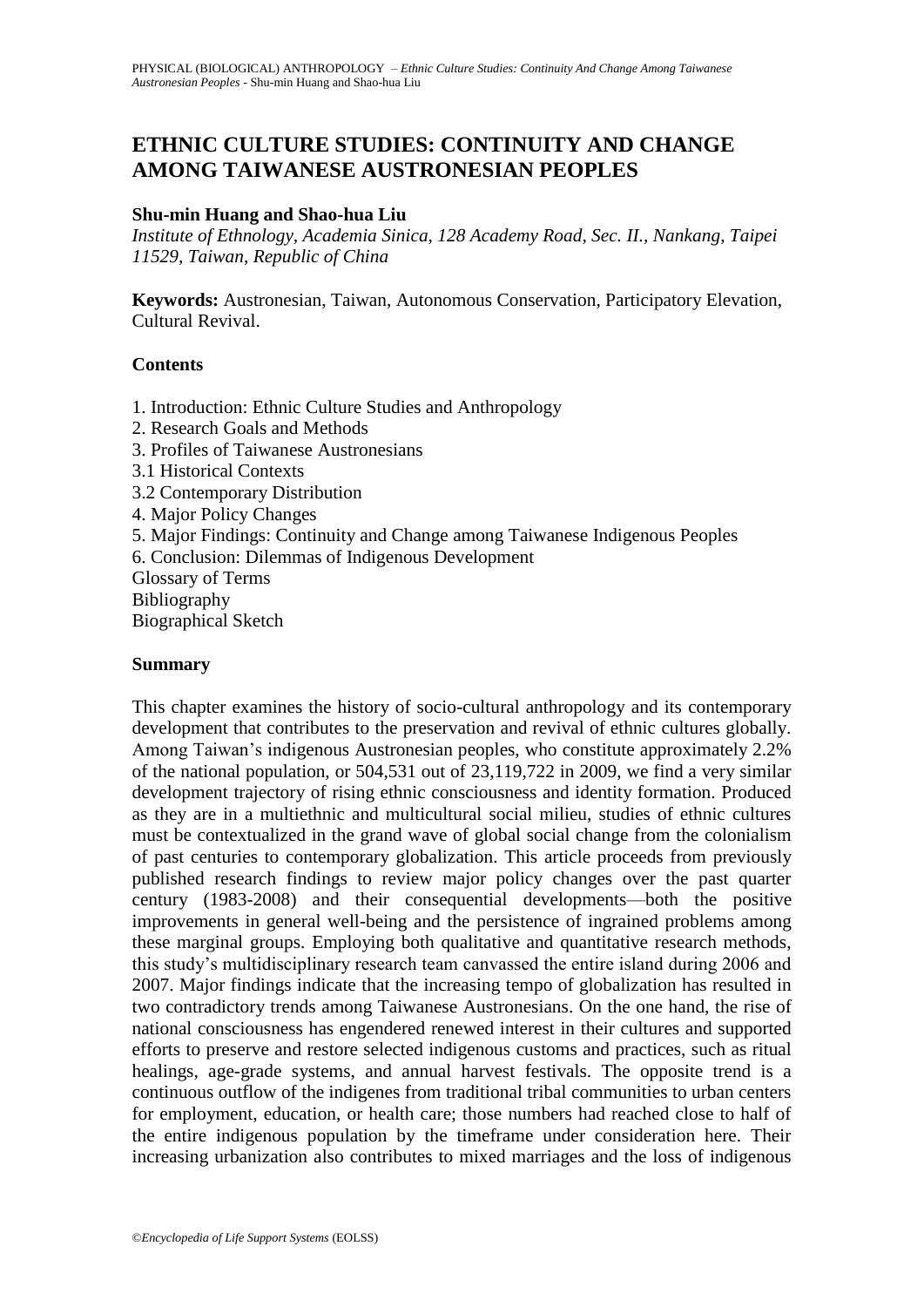languages and practices. This paper points to some of the issues related to these developments, such as the syncretic merger of the old and new, and the persistent problems indigenous communities face in daily life. The case of Taiwanese Austronesians illustrates the impacts global historical and politico-economic processes are having on indigenous peoples around the world.

### **1. Introduction: Ethnic Culture Studies and Anthropology**

Ethnic culture is a part of ethnic studies that represents contemporary concerns of anthropology. This young field has been transformed from a Eurocentric interest of studying "other peoples and cultures" in the late  $19<sup>th</sup>$  and early  $20<sup>th</sup>$  centuries to a globalized vision of identity formation and ethnic consciousness in the latter half of the  $20<sup>th</sup>$  century. Anthropology is the major discipline base most actively involved in the transformation of ethnic studies into a new inter-disciplinary field.

The germ of thought for contemporary socio-cultural anthropology, according to British anthropologist E.E. Evans-Pritchard (1902-1973), can be traced back to the era of Enlightenment in European history when philosophers, discontented with the stifling theology of Roman Catholicism, began to explore an imagined natural state of human existence. Jean-Jacque Rousseau's famous notion of the "noble savage"— simple people who lived a rudimentary but honorable way of life, as opposed to Europeans who existed under the dual yokes of feudalism and the church—inspired many scholars to look for ways of life beyond Europe. The romantic view of "uncivilized" peoples and cultures definitely played an important role in the later development of the discipline.

The establishment of socio-cultural anthropology (a term preferred by British and American scholars) or ethnology (preferred by continental Europeans) as a discipline came much later, during a period characterized by later historians as the "Age of Imperialism." During the second half of the  $19<sup>th</sup>$  century when European colonial powers had successfully carved up the world, they suddenly were confronted with an avalanche of information pertaining to the diverse peoples and cultures. Academicians responded by devoting themselves to the study of those alien ways of life. Great Britain, whose surge to a colonial zenith came in late  $19<sup>th</sup>$  century, witnessed just such a development, as Evans-Pritchard points out: "The subject has been taught, under the name of anthropology or ethnology, since 1884 at Oxford, since 1900 at Cambridge, and since 1908 in London…." (Evans-Pritchard 1954: 3). Similarly, in the United States, the German Jewish physicist Franz Boaz (1858-1942) began to teach anthropology at Columbia University in 1896.

The relationship between European colonialism and the birth of anthropology through the "discovery" and "investigation" of ethnic groups in the colonies is well known. Initially, Eurocentric perspectives governed key scholarly viewpoints in racializing and ranking the colonized peoples on an evolutionary ladder, such as Lewis Morgan's (circa 1818-1881) three-stage scheme of savagery, barbarism, and civilization, which was to become the officially sanctioned doctrine of Marxism. However, when anthropology became established in the New World, U.S. anthropologists were among the first to champion a cross-cultural comparative approach to the study of peoples and cultures, and challenged the Eurocentric way of classifying the "colored."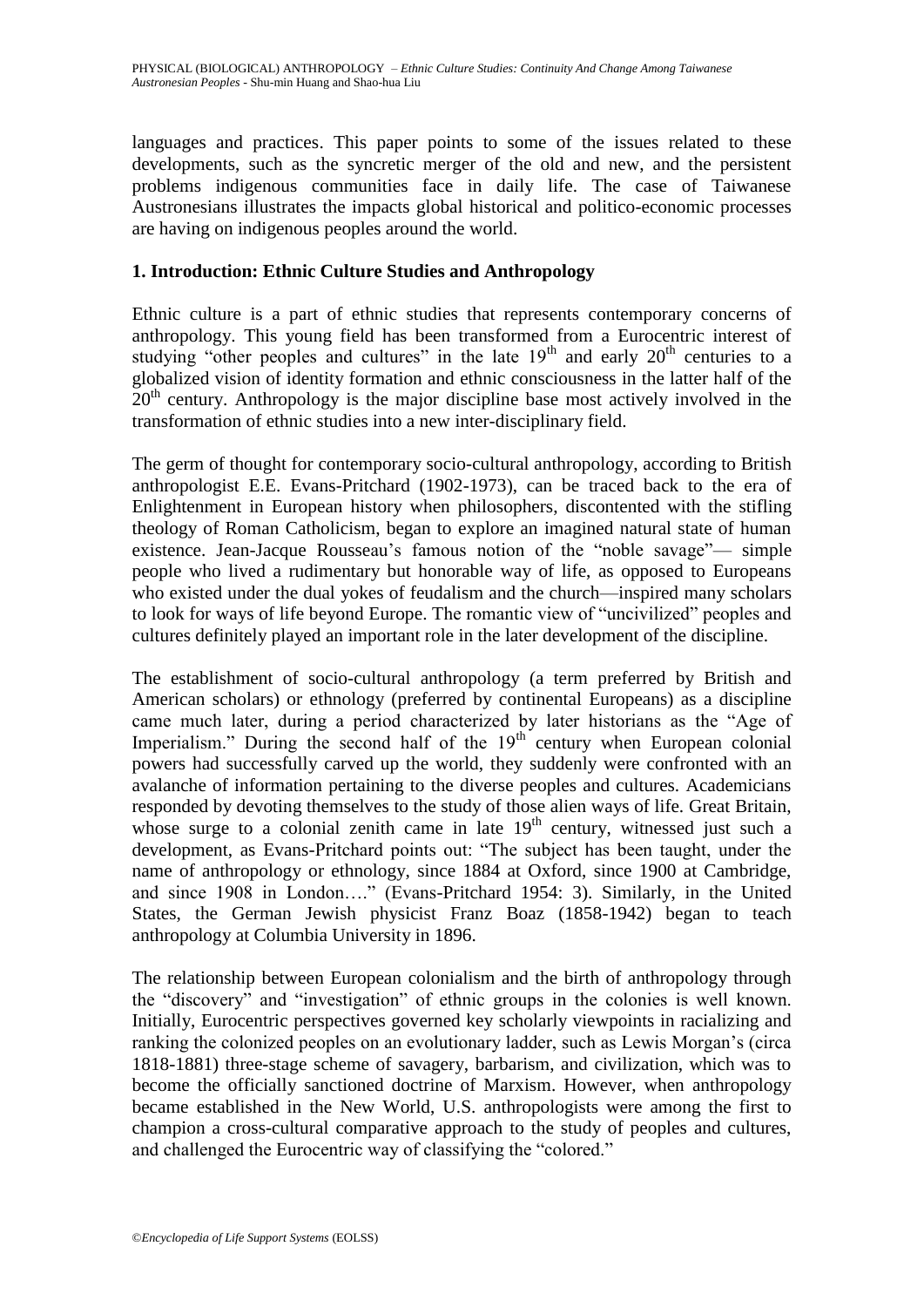With the end of WWII, as colonial powers collapsed one after another and the U.S. civil rights movement began to surge, the Eurocentric perspective gave way before new fields of ethnic studies that all emphasize respect for cultural differences and stress equality among different peoples globally. Anthropological perspectives are the foundation of modern ethnic studies and have been adopted by other disciplines such as history, sociology, and political science, education, and so on when research involves different cultures or ethnic groups. Campaigns to preserve or protect ethnic rights are also rooted in these concepts and such efforts have also become a major concern among scholars in these fields. But anthropology remains the major discipline primarily concerned with cultural aspects of ethnic studies, namely, the changing cultural identity and ethnicity of the indigenous peoples, as well as cultural revivalism among them.

Anthropology, among contemporary social sciences, has been especially effective at providing conceptual schemes and ethical guidance by which people can grapple with life's meanings and enhance cross-cultural understanding—both crucial building blocks in the current globalization drive. For instance, the discipline's long-held stance against racism and ethnocentrism, as well as its promotion of culturally sensitive understanding of "others," has contributed to the development of multiculturalism that helps shape contemporary national and international policies in areas such as education, labor policy, gender equality, and indigenous rights. Two anthropological concepts and approaches, namely cross-cultural ethnography and cultural relativism, have been crucial in setting the stage for contemporary ethnic culture studies.

A hallmark of contemporary socio-cultural anthropology is the ethnographic fieldwork an anthropologist carries out over the course of his/her professional life. Ever since the Polish English Bronislaw Malinowski's (circa 1884-1942) accidental confinement in the Trobriand Islands in Melanesia from 1914 to 1917, lengthy ethnographic fieldwork of at least one full year has become the litmus test for all aspiring anthropologists. Embedded in this notion of "ethnographic fieldwork" is a theme fundamental to the discipline that revolves around the issue of cross-cultural observation and experience. Since the term ethnography originates from the Greek *ethno* (the way of life of a distinct group of people) and *graphy* (a descriptive narrative of something), ethnographic fieldwork implies the study of an ethnic group different from that of the anthropologist. Crosscultural studies allow the researcher to extract him- or herself from the socio-cultural milieu to which he or she belongs and by doing so may develop critical views towards the culture under study, reflect on his or her own culture, and achieve a more comprehensive understanding of human experience in general. This project requires an appreciation of the differences observed in cross-cultural studies, and anthropologists must rely on the concept of cultural relativism to achieve that perspective.

Cultural relativism advises that the researcher should not project his or her own cultural interpretations or values onto the practices and beliefs observed in the field. The rationale behind this is simple. Since different peoples and cultures may develop different ways of living and diverse ethical standards to cope with their unique living conditions, the researcher should defer making value judgments about the observed practices or phenomena until he or she has gained comprehensive knowledge about the culture at the level of an insider. This insider's perspective in cross-cultural studies is called an *emic* viewpoint, as opposed to an outsider's or *etic* viewpoint. Both terms are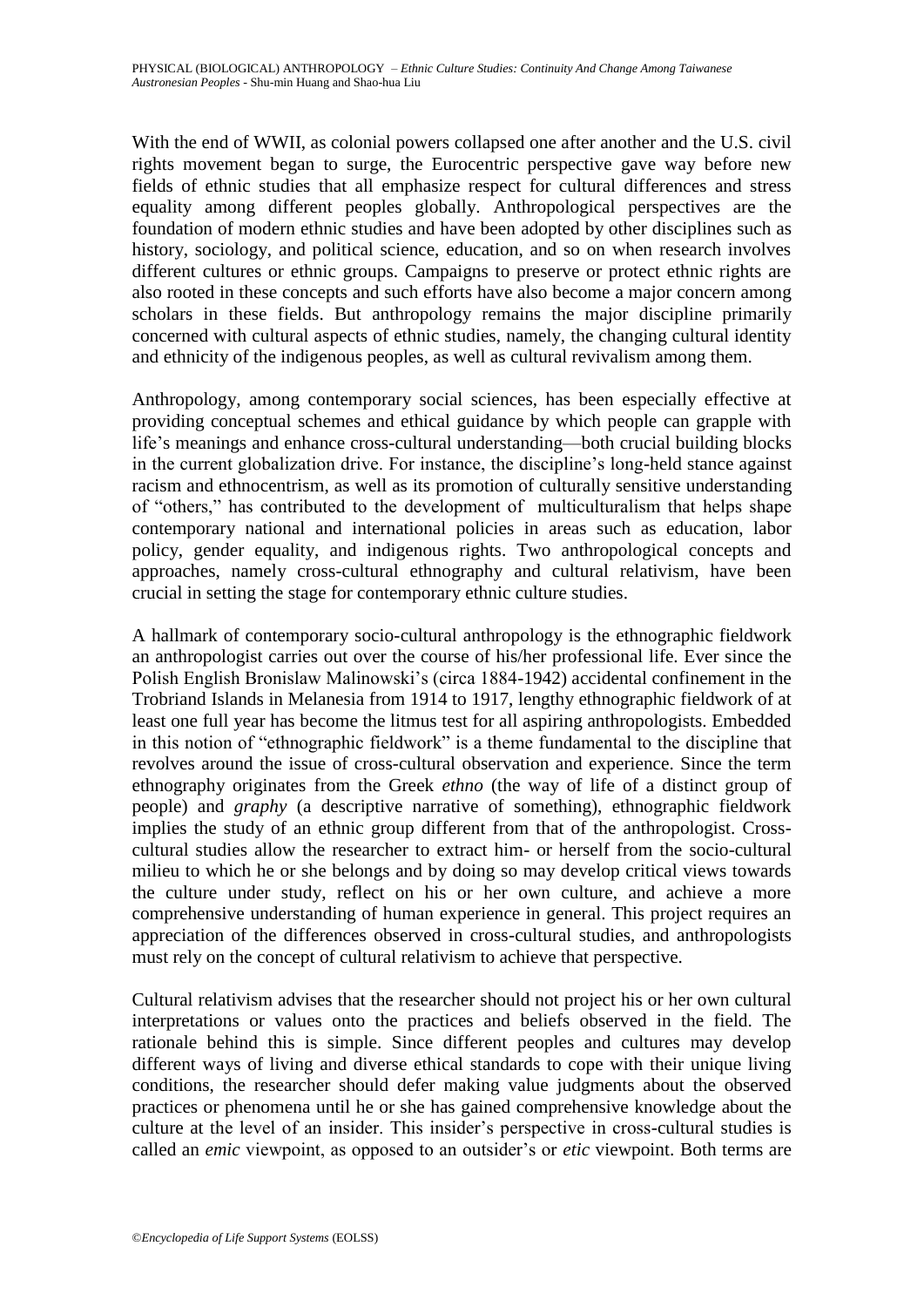borrowed from the linguistic concepts of phonemics (the study of meaningful sound units in a language understood by its users) and phonetics (the study of language sound units by using a universally applicable tool). Still, cultural relativism can be extremely fuzzy since there is no clear set of criteria that determines when the said researcher has reached the level of an insider or is competent to make judgment. A related problem is how an anthropologist, even as a relative insider, should behave when confronted with practices that seriously conflict with his/her own moral compass. There is no ready answer to either of the two issues. However, even with their imperfections, anthropologists have generally adhered to these two approaches and concepts in their professional training and practices.

On the basis of this disciplinary development and its progressive perspectives, we can take Taiwan's indigenous Austronesians as an example to understand one complex group's cultural identity and struggles for the future. The significance of the Taiwan case is manifold. For instance, the changing fortunes of Taiwanese indigenes illustrate that the transformational process toward ethnic culture studies has taken place not only in the West. Western-originated anthropology was adapted by Japanese colonialists to launch their own experimental investigations of racialized peoples in colonial Taiwan. Analogous to Europe and the United States, anthropology in Taiwan has been transformed since World War II from an empire-centric stance to a modern discipline that addresses issues related to identity consciousness and sensitivities of cross-cultural difference. Furthermore, the Taiwan case shows a dramatic turnaround, in which hegemonic powers over the ethnic "others" have gone from subjugating or assimilating those marginalized to acknowledging the rise of indigenous rights. China as an ancient empire and Japan as a modern colonial power had both imposed an "orientalist" governance over Taiwanese indigenous groups. But the drive to globalization has turned the table and restored, albeit partially, the autonomy of indigenes. The cause of ethnic rights has spread internationally and inspires Taiwan's indigenous peoples. The ostensibly marginal case of Taiwanese indigenes illustrates the long road traveled to arrive at global ethnic culture studies.

# **2. Research Goal and Methods**

In 1983, the lead Taiwanese institute for ethnic studies, the Institute of Ethnology, Academia Sinica, under the guidance of academician Li Yih-yuan, published a major treatise on contemporary Taiwanese indigenous peoples entitled *Research and Assessment of Hill Aboriginal Administration Policies*. This book identifies major problems Taiwan's indigenous peoples face and the possibilities of alleviating them through administrative means. Unexpectedly yet importantly, this publication sparked indigenous social movements that gained tremendous momentum in subsequent decades. A quarter of a century had passed since this landmark research was published, and it became imperative that another broad-based assessment be conducted to evaluate current conditions in these communities. The questions we planned to pursue as we organized this project were: What major policy changes had been implemented by the national government to improve the lives of the indigenes? To what extent had the indigenous peoples changed over this past quarter century in terms of their general wellbeing? Had the grassroots movements launched by indigenous elites in the late 1980s and early 1990s produced tangible results and narrowed the gaps between their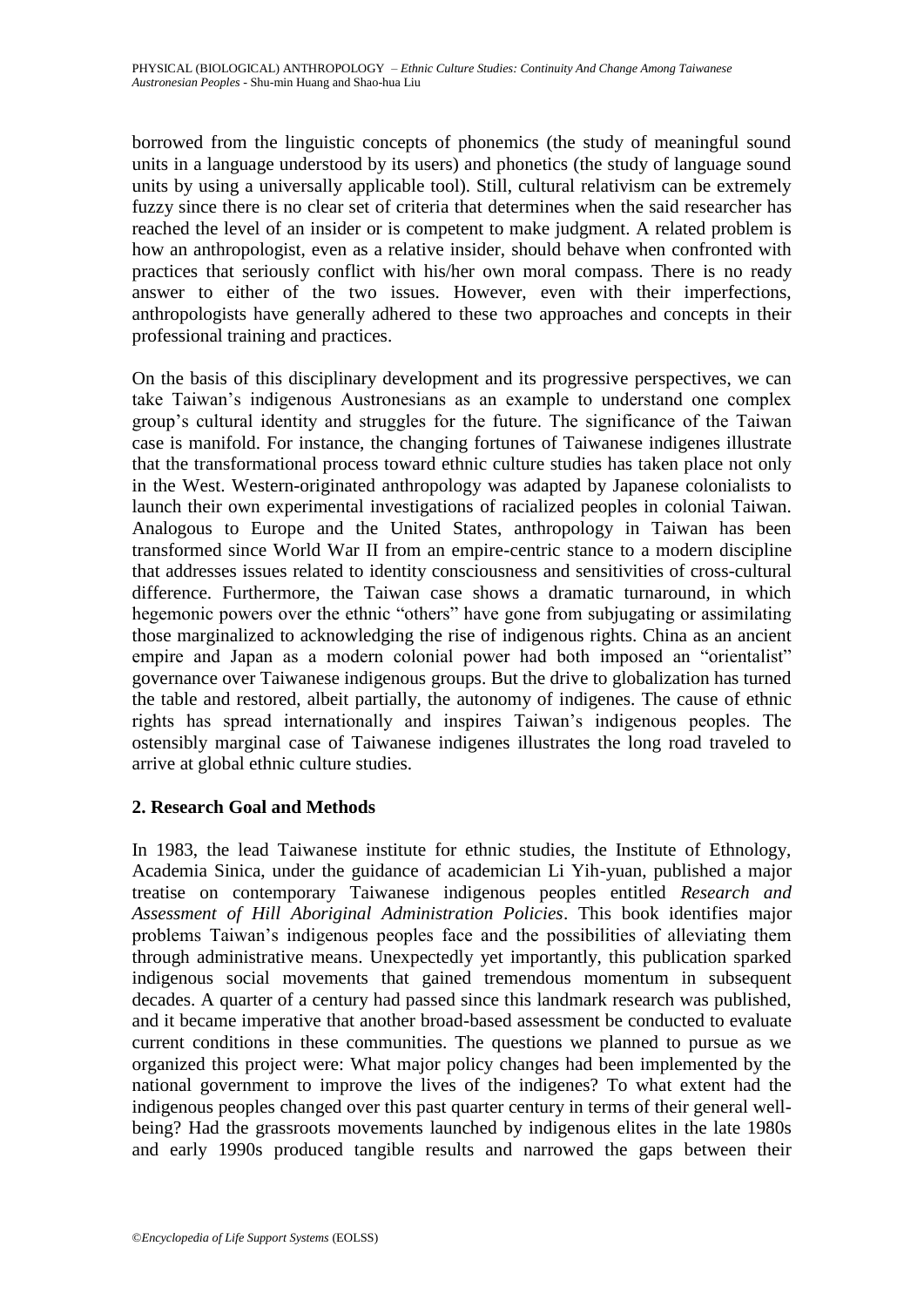communities and mainstream society? What features still hindered the improvement of their general well-being? A team of fifteen researchers representing diverse academic institutions and disciplines was organized by Shu-min Huang, the first author of the article and the primary investigator of an Academia Sinica Thematic Research Project. The team investigated the following topical areas: changes in national policy towards the indigenes, population movement and changing socio-economic status, labor and employment conditions, indigenous traditional land rights, general social welfare and health, promotion of cultural enterprises, language policy and preservation, education, and political development.

To collect essential data, the research team employed a multitude of research methods: archival data collection from government offices and libraries, current census data, site visits to indigenous communities, in-depth interviews with officials in charge of indigenous affairs, focus group discussions with experts and non-experts on pressing issues, and finally, survey questionnaires. In the last case, standardized questionnaires were developed to elicit quantitative data that would supplement general impressions gained through qualitatively obtained data. Following a rigid stratified sampling procedure, the research team covered all fourteen officially registered ethnic groups with 2,057 valid samples: 1,178 from traditional indigenous communities and 879 from metropolitan areas. The research period covered two years, 2006 and 2007. Research outcomes, written in Chinese by individual researchers based on their chosen topics, were published in a single volume titled *Government Policy and Social Development among Taiwanese Indigenous Peoples* (Huang and Chang 2010) by the Institute of Ethnology, Academia Sinica in Taipei, Taiwan. The current article highlights the major findings of this project.

# **3. Profiles of Taiwanese Austronesians**

Linguistically, Taiwanese indigenous peoples belong to the Austronesian language family, in close association with the Malayo-Polynesian and Oceanic languages that cover major islands in the Pacific and Indian Oceans. One school of thought, championed by Australian archaeologist Peter Bellwood, even argues that Taiwan must be the original home of all Austronesian peoples due to the extremely high complexity of the indigenous languages on the island (Bellwood 2005). To differentiate Taiwanese indigenous peoples from the majority Han people, we use terms such as Taiwanese Austronesians, indigenous Austronesians, Taiwanese indigenous peoples, or simply indigenes interchangeable in this article.

# **3.1 Historical Contexts**

Historically, despite its close proximity to Han Chinese empires, Taiwan and its indigenous peoples made little impression on China's imperial historiography. It was not until the early 17<sup>th</sup> century, during European colonial expansion in Southeast Asia, that the Dutch and the Spaniards began to explore the island's southern and northern ends, respectively, and established tiny fortified trading posts and harbors to guard their commercial interests. Rivalry between the Europeans lasted for two decades and quickly ended when the Dutch successfully drove out the Spaniards from northern Taiwan. Chinese sovereignty was extended to Taiwan in the mid- $17<sup>th</sup>$  century during the dynastic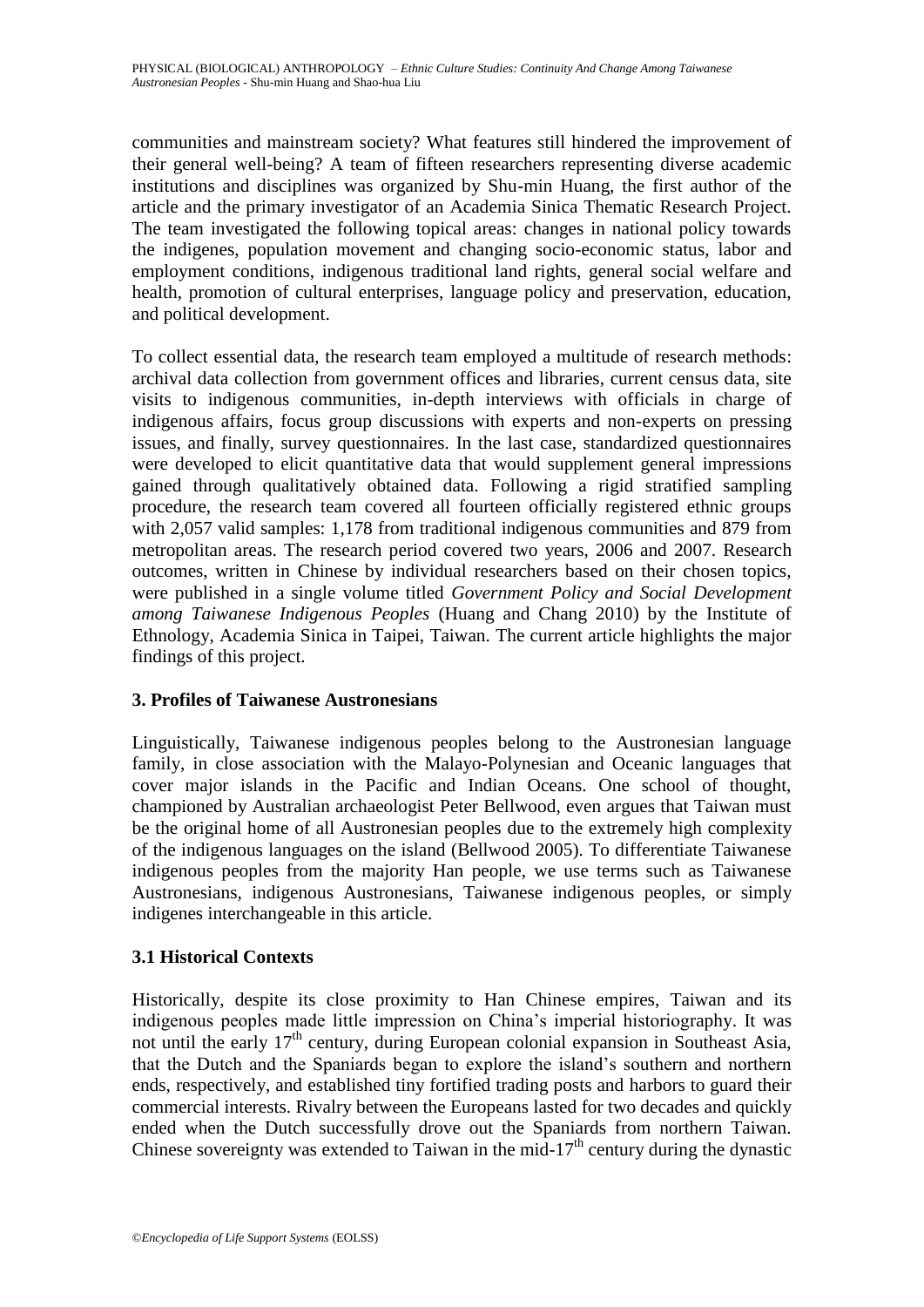change when defeated Ming loyalists, under the leadership of Koxinga, in turn drove out the Dutch and established Chinese settler communities on the island. Even though the European colonial occupation of Taiwan had been short—a mere 50 years—it was the first encounter Taiwanese indigenes had with Christianity.

The Ming loyalists in Taiwan eventually succumbed to the consolidating Qing dynasty (circa 1644-1911), which had established formal sovereignty on the island by the late  $17<sup>th</sup>$  century. For the next two centuries, this newly acquired territory attracted hordes of immigrants from China's overcrowded Southeast Coast, from Fujian and Guangdong provinces where land-hungry farmers had been spilling out across greater Southeast Asia in search of arable land.

Early Chinese records produced by travelers and government officials in the late  $17<sup>th</sup>$ and 18th centuries depicted Taiwanese Austronesians as primitive and fearsome: practicing slash-and-burn agriculture (growing chiefly millet and hill rice as staples) with simple farm implements, hunting the widely abundant deer for their skins and meat, and raiding and killing each other and outsiders for their heads as war trophies. With a low level of technological sophistication and lacking written languages, the indigenes were considered barbaric and loathsome; they were to be converted to the Chinese way of life if possible. The ensuing encounters between Han settlers and the indigenous peoples had not been pleasant. Armed with more advanced weaponry and organizational capabilities, the Chinese settlers either subjugated the indigenes and turned them into dependent servants or tenants, or forced them to retreat farther into high mountains unsuitable for agricultural use—at least from the Han Chinese point of view.

Imperial Chinese policy towards Taiwanese indigenous minorities, like its treatment of other ethnic groups in the borderlands of the mainland, was an ambivalent one: a mixture of biases colored by a belief in Sino-centric cultural superiority on the one hand, and benevolent paternalism on the other. Whenever an ethnic minority was assimilated into the supposedly superior Confucian moral world, they were treated as genuine court subjects and protected by law. Thus, the degree to which indigenes complied with Confucian culture became a key benchmark to demarcate the various ethnic minorities. There were the "Cooked Barbarians" who had taken on some of the basic features of Chineseness, such as Han languages, costumes, sedentary agriculture, proper mannerisms and social decorum, and so on. From the court's point of view, the Cooked Barbarians could be further cultivated through education, so they would eventually be "civilized" and could enjoy the benefits of Chinese civilization (Harrell 2001). The so-called "Plains Aborigines" in Taiwan, a conglomerate of more than ten ethnic groups who lived at lower elevations throughout the island and who had long experience of Han Chinese culture, belonged to this category.

The term "Cooked Barbarians" was long considered derogatory in Taiwanese history and had been shunned for its implication of barbarian ancestry. This negative connotation, however, changed in the late  $20<sup>th</sup>$  century when indigenous social movements awoke long-dormant nationalistic aspirations and ethnic pride (Brown 2004). One particular group, the Kavalan in Eastern Taiwan, for instance, reclaimed its non-Han ancestry and was recognized by the government in 2002 as the eleventh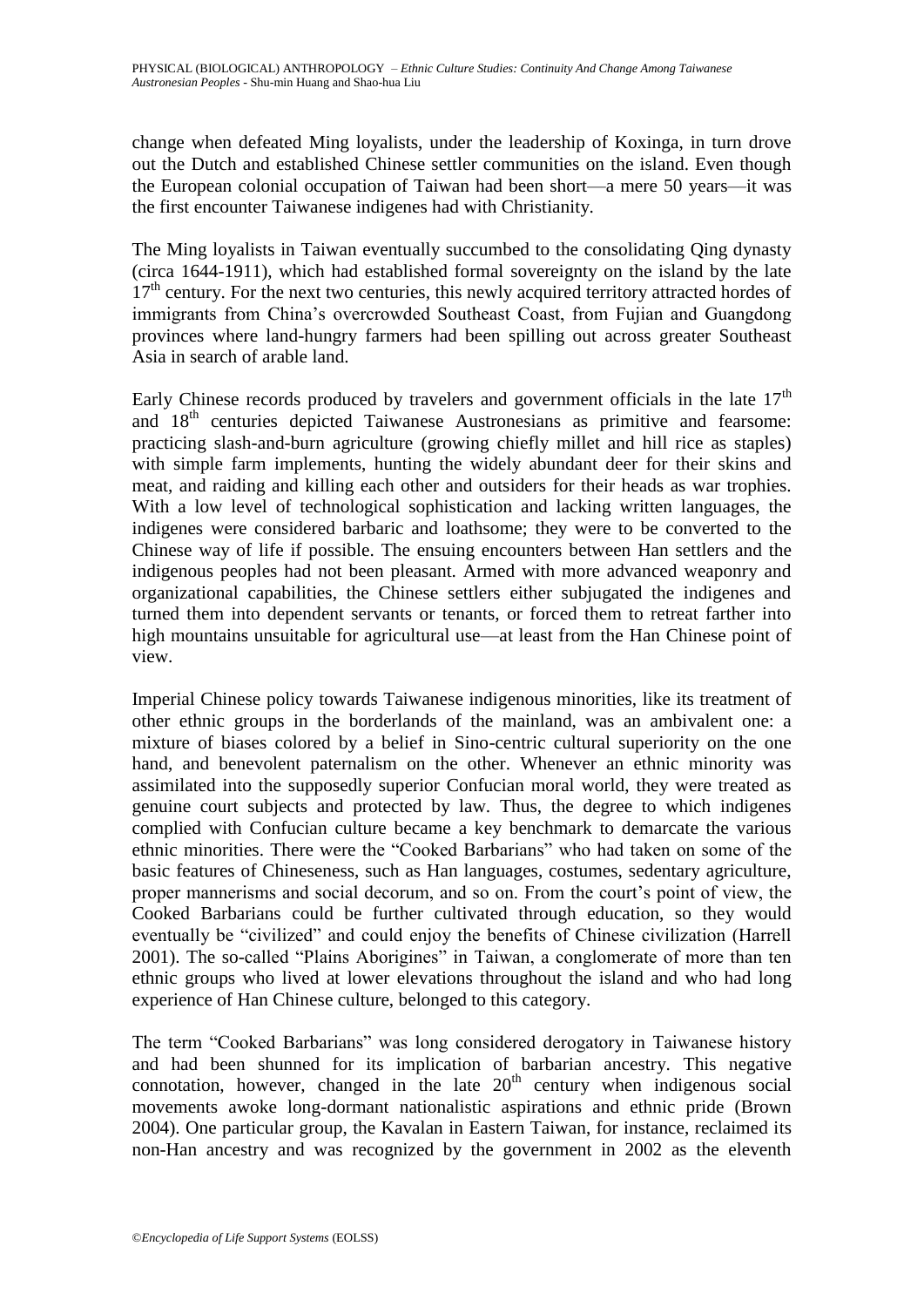indigenous group in Taiwan. Other Plains Aboriginal groups that have organized to reclaim their Austronesian ancestry and gain official recognition, however, have been stonewalled in recent years by the Council of Indigenous Peoples, due to the complexities of sorting out ethnicity and the politics involved.

Taiwan's "Raw Barbarians" were subjects of pacification from the imperial court's point of view. Since they were "uncivilized," they had to be fenced off so they would not encroach upon citizens of the Celestial Empire on the frontier. When marauding Raw Barbarians attacked early Han Chinese settlers or their communities, the government had to respond in kind, sending in troops or constables to arrest the culprits and defend the territory. The Chinese court's policy toward the Raw Barbarians, however, was more paternalistic than strictly punitive. Administrators at various levels of local government knew too well that Han immigrants were not always victims in those conflicts: they could easily outwit the less sophisticated indigenous peoples and used various forms of chicanery to steal their land. To prevent such encounters and their subsequent conflicts and bloodshed, the imperial court ordered to erect earthen walls called "bull's backs," to separate the settlers and the Raw Barbarians from late  $17<sup>th</sup>$ century towards late  $19<sup>th</sup>$  century. The dual purpose of the bull backs was to prevent the barbarians from attacking the settlers, and also to prevent the settlers from entering the tribes' territories. But due to the continuously increasing population pressure along Taiwan's western coastal plains, those earthen walls were continuously being pushed back towards the high mountains. This went on up to the tenure of the last imperial governor of Taiwan, Liu Ming-chuan, who launched ambitious modernization plans in 1885 to promote cash crop production such as tea- and camphor-planting in the hills. During the second half of the  $19<sup>th</sup>$  century Christian missions, chiefly English and Canadian Presbyterians, also began to take an interest in Taiwan and established churches and hospitals on the island. Their initial targets were the local Han Chinese, but their efforts later expanded to the indigenous areas. In addition to introducing Christian gospels and modern medicine to the indigenes, the missionaries also used a Romanization system to translate the bible into Austronesian languages, thus creating a vehicle to record those languages. The establishment of the Tainan Theological College and Seminary in 1876 was a major development since the Seminary would train large numbers of indigenous pastors who became instrumental in their communities' subsequent development.

> TO ACCESS ALL THE **25 PAGES** OF THIS CHAPTER, Visi[t: http://www.eolss.net/Eolss-sampleAllChapter.aspx](https://www.eolss.net/ebooklib/sc_cart.aspx?File=E6-20A-26-00)

#### **Bibliography**

- -

Bellwood, Peter. (2005) *The First Farmers: the origins of agricultural societies.* Malden, Mass.: John Wiley & Sons. [Prehistorical cultural development in the Pacific islands.]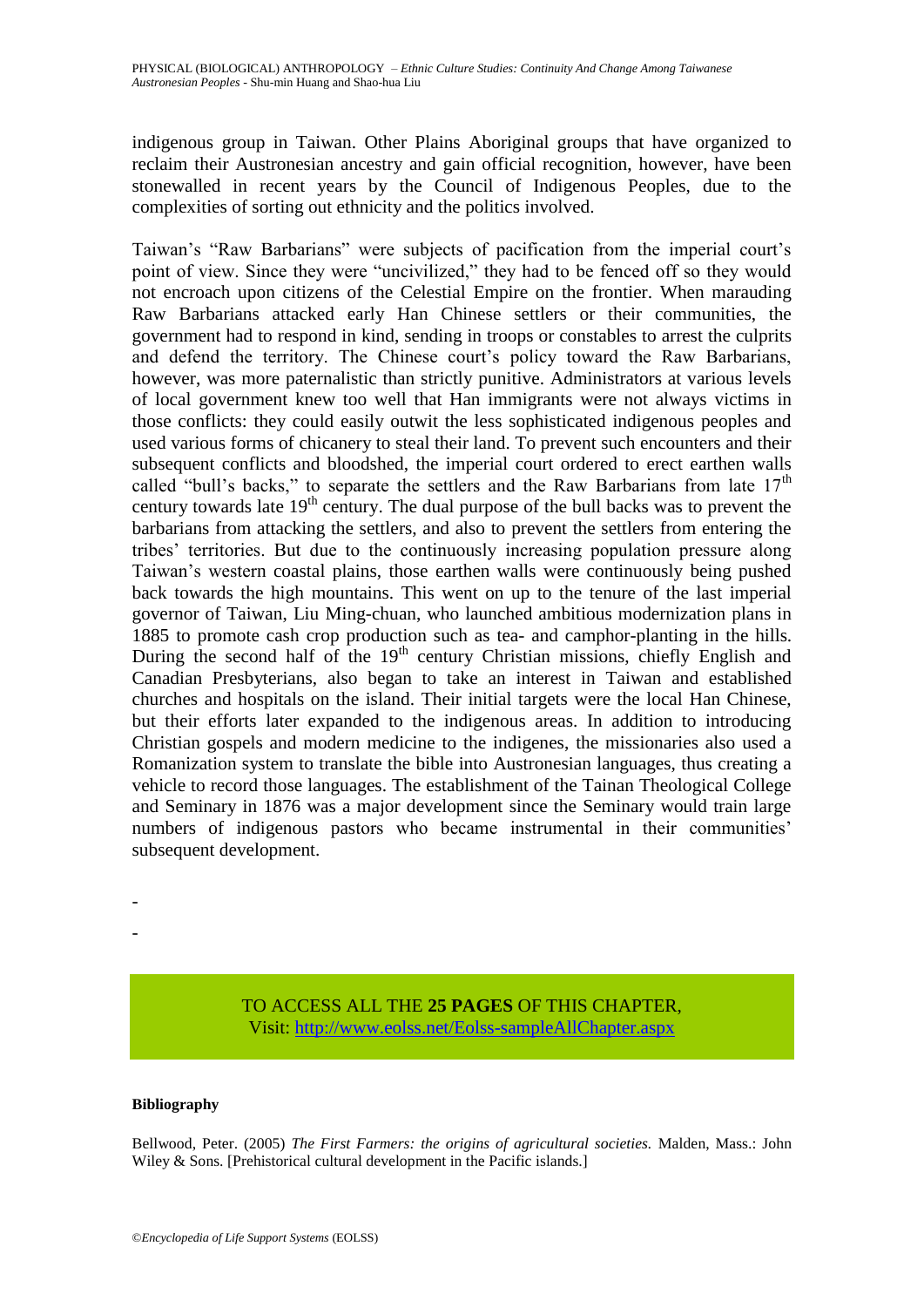Brown, Melissa. (2004) *Is Taiwan Chinese?: the impact of culture, power and migration on changing identities.* Berkeley, CA: University of California Press. [Examination of ethnic identity in Taiwan and China]

Chang, Ying-hwa, Chi-ping Lin, and Chian-jia Liu (2010) *Taiwan yuanzhumin de qianxi ji shehui jingji diwei zhi bianqian yu xiankuang* (Changes and current conditions of Taiwanese indigenes' migration and socioeconomic status). In Huang, Shu-min and Ying-hwa Chang, eds. *Taiwan yuanzhumin zhengce bianqian yu shehui fazhan* (Government policy and social development among Taiwanese indigenous peoples). Taipei, Taiwan: Institute of Ethnology, Academia Sinica. Pps 51-120. [Migration and social indicators among Taiwanese indigenes.]

Cheng, Li-chen and Ming-cheng Li (20l0) *Taiwan yuanzhuminzu shehui fuli yu jiankang zhengce pinggu* (Assessments of social welfare and health policy among Taiwanese indigenes). In Huang, Shu-min and Ying-hwa Chang, eds. *Taiwan yuanzhumin zhengce bianqian yu shehui fazhan* (Government policy and social development among Taiwanese indigenous peoples). Taipei, Taiwan: Institute of Ethnology, Academia Sinica. Pps 181-257. [Overview of social services provided to Taiwanese indigenes.]

Chou, Hui-min. (2010) *Taiwan shehui bianqian xia de yuanzhuminzu jiaoyu: zhengce huigu yu zhanwang*  (Indigenous nationalities' education under Taiwanese social change: policy review and perspectives). In Huang, Shu-min and Ying-hwa Chang, eds. *Taiwan yuanzhumin zhengce bianqian yu shehui fazhan*  (Government policy and social development among Taiwanese indigenous peoples). Taipei, Taiwan: Institute of Ethnology, Academia Sinica. Pps 259-296. [Assessment of conditions of contemporary education among Taiwanese indigenes.]

Evans-Pritchard, E.E. (1954), *Social Anthropology*. Glencoe, Illinois: the Free Press.

Frideres, James S., and Rene R. Gadacz (2008) *Aboriginal Peoples in Canada* (8<sup>th</sup> Edition). Toronto: Pearson/Prentice Hall. [Overview of current conditions among contemporary Canadian indigenous peoples.]

Harrell, Stevan. (2001) *Ways of being ethnic in Southwest China*. Seattle: University of Washington Press. [Overview of how government policies contributed to the formation of ethnic identity in China's southwest.]

Huang, Shu-min and Ying-hwa Chang (eds.) (2010) *Taiwan yuanzhumin zhengce bianqian yu shehui fazhan* (Government policy and social development among Taiwanese indigenous peoples). Taipei, Taiwan: Institute of Ethnology, Academia Sinica. [Assessment of contemporary development among Taiwanese indigenes.]

Li, Min-hui (1997) *rizhi shidai Taiwan shandibuluo de jitiyizhu yu shehui chongjian—yi binaxi liuyu bunongzu weili.* (Taiwanese aboriginal tribes' collective movement and societal reconstruction during the Japanese colonial period—using the Bunun tribe along the Binan River catchment as an example). Masters' Thesis of the Geography Department, National Normal University. [Archival research on Japanese colonial government's forced settlement policy and its implications towards the Bunun people.]

Ministry of Interior (2011) Department of Statistics. http://www.moi.gov.tw/stat/life.aspx. Accessed on April 8, 2011.

Li, Yih-yuan. (1983) *Taiwan shandi xingzheng zhengce zhi yanjiu yu pinggu baogaoshu* (Research and Assessment of Hill Aboriginal Administration Policies). Taipei: Institute of Ethnology, Academia Sinica. [Pioneer work on Taiwanese indigenes' general well-being].

Wen, Chi Pang, Shan P. Tsai, Yaw-Tang Shih, and Wen-Shen Isabella Chung. (2004) Briging the gap in life expectancy of the aborigines in Taiwan. *International Journal of Epidemiology*, 33: 320-327. [Review of changing life expectancy among Taiwanese indigenes].

Wu, Sheng-liang, Meng-yin Lu, Feng-chin Chang. (2001) *yuanzhumin jiankang qingxing zhi yanjiu* (Research on health conditions among the indigenes). *Gonggong Weisheng* (Public Health), 28: 1-22. [Review of changing health conditions among Taiwanese indigenes.]

#### **Biographical Sketch**

**Shu-min Huang** received his doctorate in Anthropology from Michigan State University in 1977, and is currently the Distinguished Research Fellow and Director at the Institute of Ethnology, Academia Sinica,